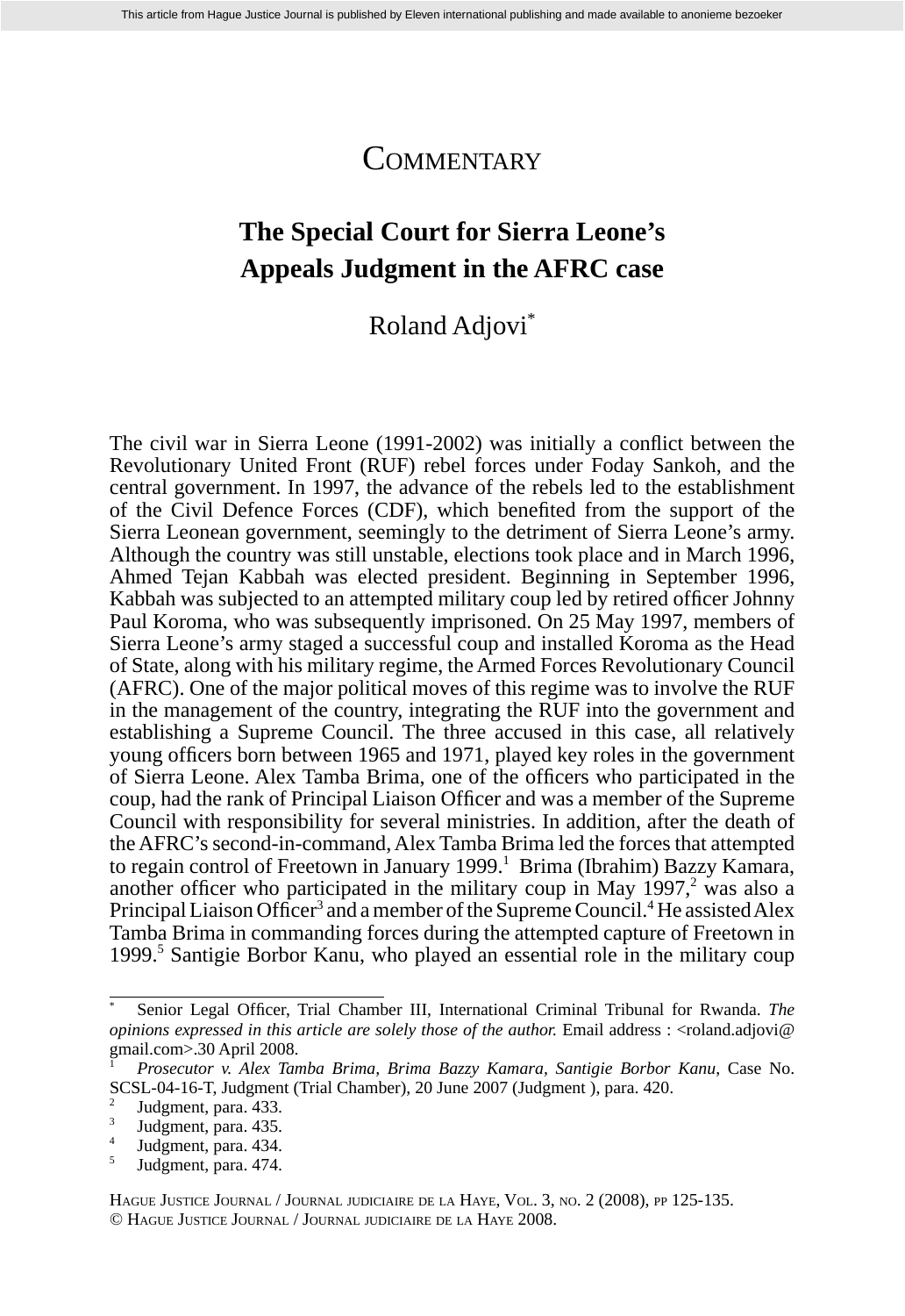in 1997, was rewarded for his involvement with a seat on the Supreme Council.<sup>6</sup> During the conflict, he served as a commander of the armed forces and was in charge of kidnapped civilians.<sup>7</sup> In addition to being instrumental in the military coup and the government of the AFRC, the three accused also discharged military responsibilities under different titles in various regions of the country.

 The Ahmed Tejan Kabbah government had been perceived as legitimate by the international community starting with the Economic Community of West African States, given that the government had come to power through an election. Consequently, the AFRC enjoyed neither regional support nor the support of the international community as a whole. In 1998, ECOMOG, the West-African force deployed in Liberia and then in Sierra Leone, ousted the AFRC from Freetown and the surrounding areas, resulting in a number of casualties. The AFRC further intensified its alliance with the RUF and became an entirely rebel movement. Consequently, the Prosecutor indicted those most accountable. Brima, Kamara and Kanu were arrested, although Koroma is still at-large and may well be dead.

 On 20th June 2007, Trial Chamber II, composed of Judges Julia Sebutinde of Uganda (Presiding), Richard Lussick of Samoa and Teresa Doherty of Northern Ireland, found the three accused guilty of war crimes and crimes against humanity.<sup>8</sup> Brima and Kanu were sentenced to 50 years' imprisonment, while Kamara received a sentence of 45 years.<sup>9</sup> Unsurprisingly, the three men appealed the judgment in its entirety, introducing numerous grounds of appeal. Because the Trial Chamber had also rejected a certain number of allegations based on defects in the form, the Prosecution also appealed the decision. On 22nd February

<sup>9</sup>*Prosecutor v. Alex Tamba Brima, Brima Bazzy Kamara, Santigie Borbor Kanu*, Case No. SCSL-04-16-T, Sentencing, Transcripts, 19 July 2007, p. 41.

Fologment, paras. 507-508.<br>
Fologment, para. 535.<br>
8 Alex Tamba Brima was found guilty of war crimes (acts of terrorism, collective punishments, violence to life, health, and physical or mental well-being of persons, outrages upon personal dignity, conscripting children under 15 years of age into an armed group and/or using them to actively participate in hostilities, and pillage) and of crimes against humanity (extermination, murder, and enslavement) [Judgment, para. 2113]. He was acquitted of counts of rape and other inhumane acts, as crimes against humanity [Judgment, paras. 2114-2115]. Finally, the Trial Chamber excluded the counts of sexual slavery and other forms of sexual violence and other inhumane acts [Judgment, para. 2116]. Ibrahim Bazzy Kamara was found guilty of war crimes (acts of terrorism, collective punishments, violence to life, health, and physical or mental well-being of persons, outrages upon personal dignity conscripting children under 15 years of age into an armed group and/or using them to actively participate in hostilities, and pillage) and of crimes against humanity (extermination, murder, rape, and enslavement) [Judgment, para. 2117]. Kamara was also found guilty on the basis of superior criminal responsibility of rape as a crime against humanity [para. 2118] but the Trial Chamber acquitted him on the count of other inhumane acts [para. 2119], while excluding the same two counts as for Brima [Judgment, para. 2120]. Finally, Santigie Borbor Kanu was found guilty of the same categories of crimes, including war crimes (acts of terrorism, collective punishments, violence to life, health, and physical or mental well-being of persons, outrages upon personal dignity, conscripting children under 15 years of age into an armed group and/or using them to actively participate in hostilities, and pillage) and crimes against humanity (extermination, murder, rape and enslavement) [Judgment, para. 2121]. In addition, Kanu was found guilty on the basis of superior criminal responsibility of rape as a crime against humanity [Judgment, para. 2122]. The Trial Chamber did not enter a conviction for the same two counts as Brima [Judgment, para. 2123].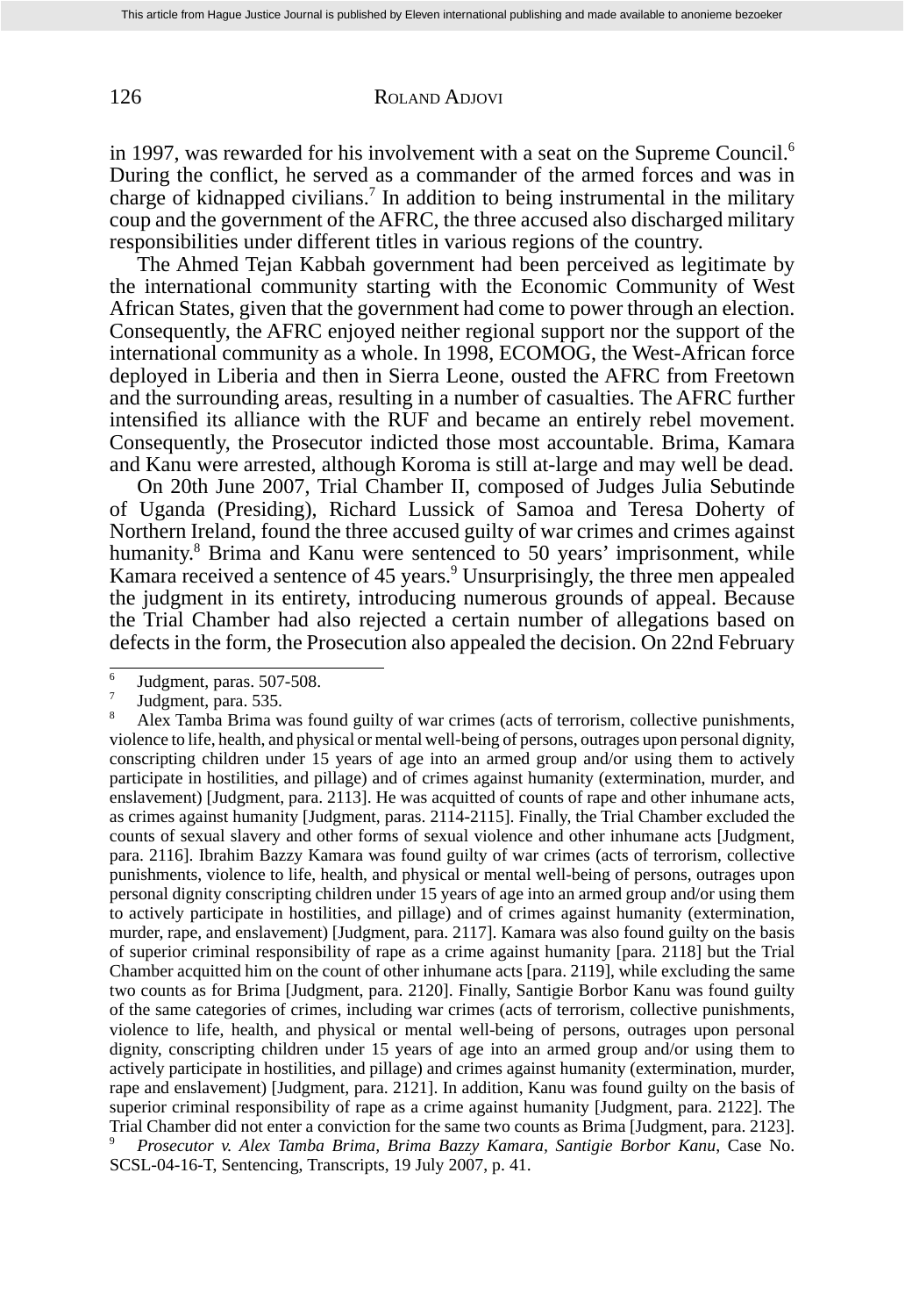2008, the Appeals Chamber, composed of Judges Emmanuel Ayoola (Nigeria), Renate Winter (Austria), Raja Fernando (Sri Lanka) and Jon M. Kamanda (Sierra Leone), with Judge George Gelaga King (Sierra Leone) presiding, dismissed all the appeals grounds of the three former AFRC leaders and confirmed their original sentences. The Prosecution's appeal was upheld in part.10

This Appeals Judgment warrants careful review, not only because it is the first of the Special Court, but also because the Prosecution's grounds of appeal and the position adopted by the Appeals Chamber constitute new developments in international criminal law. However, this commentary begins by briefly reviewing the Appeals Chamber's rationale for dismissing the appeals of the three appellants. It subsequently examines the Prosecution's two successful grounds of appeal: one in relation to the precision of the pleading in the indictment and the other relating to acts of forced marriage as a separate crime under international law. Finally, this commentary concludes with a brief discussion of other questions of interest that the Appeals Chamber attempted to resolve, without much conviction, in this author's opinion.

#### 1. THE DISMISSAL OF THE DEFENCE APPEALS

The grounds of appeal submitted by the Defence were numerous: Brima introduced twelve grounds of appeal, four of which were abandoned by the Appeals Chamber in the absence of supporting arguments;<sup>11</sup> Kamara introduced thirteen grounds and Kanu presented nineteen. Essentially, the appellants were contesting the Trial Chamber's interpretation of events and the punishment associated with their responsibility. It is important to note that, according to the Appeals Chamber, $12$  these grounds of appeal lacked not only substance but also precision, making their dismissal much easier.

 In one group, there is a series of grounds of appeal on which the appellants simply did not elaborate, presenting therefore no arguments in support of their appeals.13 This was most obvious in the challenging of the sentences. The Appeals Chamber concluded that "[t]he mere recital of mitigating factors, as the Appellants have done, without concrete arguments, does not suffice to discharge the burden of demonstrating that the Trial Chamber abused its discretion."14 It is surprising that counsel would negate the right of appeal by not framing the appeal in such a way that the Appeals Chamber could appreciate the substance of their challenges to the original judgment, unless that was an implicit acceptance of the original judgment.

 In a second group, there are the grounds of appeal focused on allegations of abuse in the Trial Chamber's exercise of discretion relating exclusively to grounds

<sup>10</sup> *Prosecutor v. Alex Tamba Brima, Brima Bazzy Kamara, Santigie Borbor Kanu*, Case No. SCSL-2004-16-A, Judgment (Appeals Chamber), 22 February 2008 (hereafter, "Appeals Judgment").<br><sup>11</sup> Appeals Judgment, para. 28.<br><sup>12</sup> Appeals Judgment, para. 34.

<sup>&</sup>lt;sup>13</sup> Appeals Judgment, paras. 124, 139, 222, 226, 229 and 231.

<sup>14</sup> Appeals Judgment, para. 315.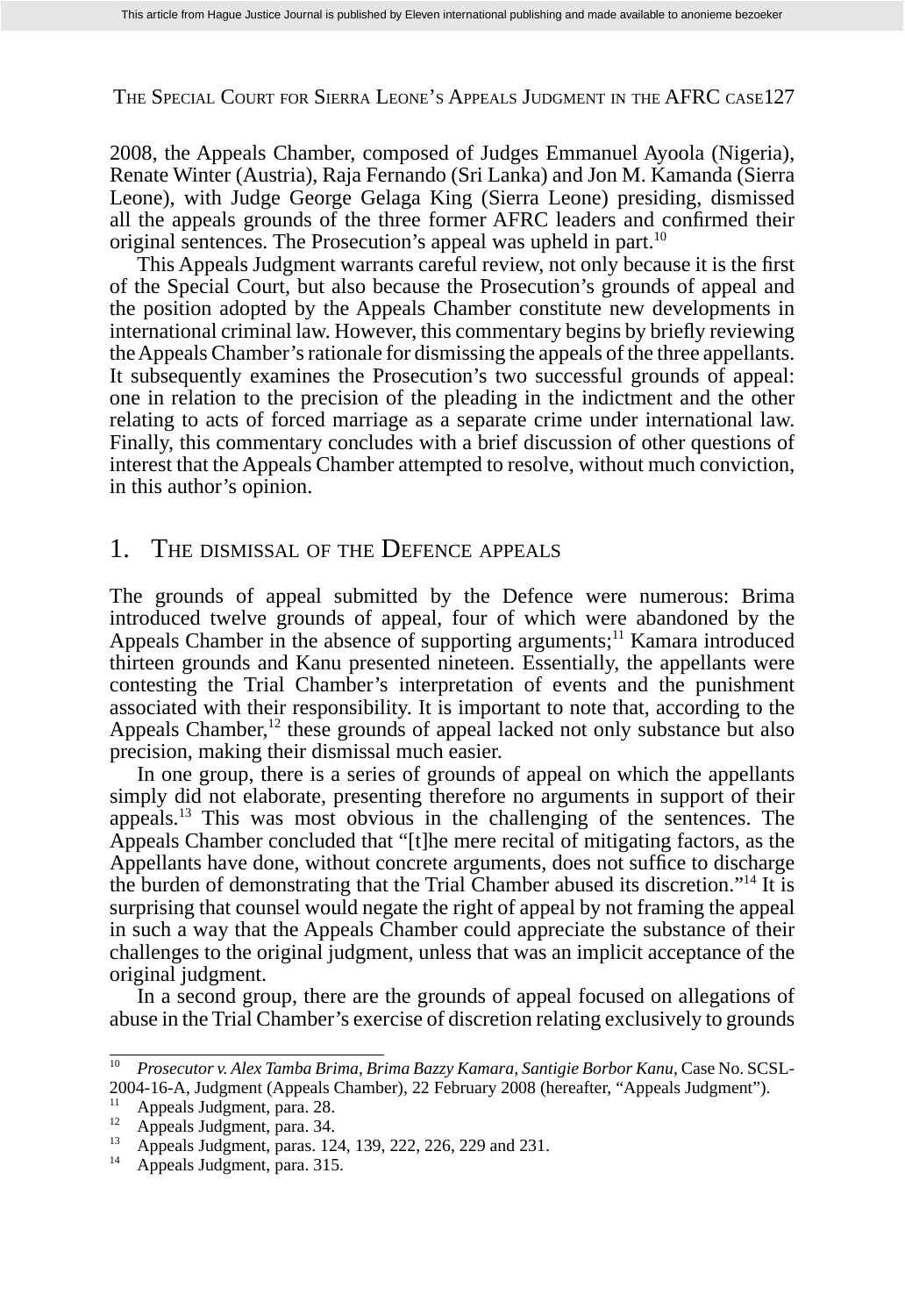concerning the evaluation of evidence. According to the appellants, the evidence presents many contradictions, both between witnesses and within the testimony of the same witness, which should have led the Trial Chamber to question the appellants' accountability. Rightly, the Appeals Chamber reminded the appellants that the existence of contradictions in the evidence does not automatically undermine the credibility of witnesses.<sup>15</sup>

Along these same lines, one of the appellants raised a specific case which is worth mentioning. Kamara contested whether he could be held criminally responsible for the acts of officers and soldiers over whom he had no control. He referred specifically to commander Mohamed Savage (alias *Changabulanga*) who was notoriously unpredictable. According to the Appeals Chamber, Savage's erratic character was not a bar to finding that Kamara had effective control over him and was therefore liable on account of his superior criminal responsibility.<sup>16</sup> The Appeals Chamber was also unconvinced by the argument that in reality there was competition for control between the two movements (RUF and  $AFRC$ )<sup>17</sup> to the extent that neither could be considered to control the situation.

 Staying within the scope of the Trial Chamber's discretion in the evaluation of evidence, the Appeals Chamber paid particular attention to the testimony of accomplices in the alleged crimes. According to the arguments put forward by the appellants, this sort of witness was inexorably tainted and should therefore not be believed by the judges. The Appeals Chamber observed that, in this respect, qualifying as an accomplice does not mean that a witness has been charged with a specific offence, as was stated in the Trial Chamber's judgment.<sup>18</sup> The Appeals Chamber further explained how a Trial Chamber could assess the reliability of accomplice evidence, indicating that it should not be automatically excluded or discredited based solely on the witnesses' status as an accomplice. Thus the Appeals Chamber considered that it is always cautious, when presented with a witness who was an accomplice, to seek to corroborate his testimony.<sup>19</sup> Consequently, the Appeals Chamber concluded that the appellant's argument was extreme, exaggerated, and not in keeping with the law, and that the Trial Chamber judges did not err in their evaluation of the evidence.

 The appellants did however prevail on certain points, although this did not affect their sentences. For example, the Appeals Chamber recognized that the Trial Chamber "double-counted" by repeating facts concerning the role of the accused in the alleged offences.<sup>20</sup> This is a minor victory compared to the success of several of the grounds of appeal of the Prosecution.

 $\frac{15}{15}$  Appeals Judgment, paras. 120-121, and 250.

<sup>&</sup>lt;sup>16</sup> Appeals Judgment, para. 259.<br><sup>17</sup> Appeals Judgment, para. 262.<br><sup>18</sup> Appeals Judgment, para. 127.

 $19 \text{ Appendix}$  Appeals Judgment, para. 129.

Appeals Judgment, para. 319.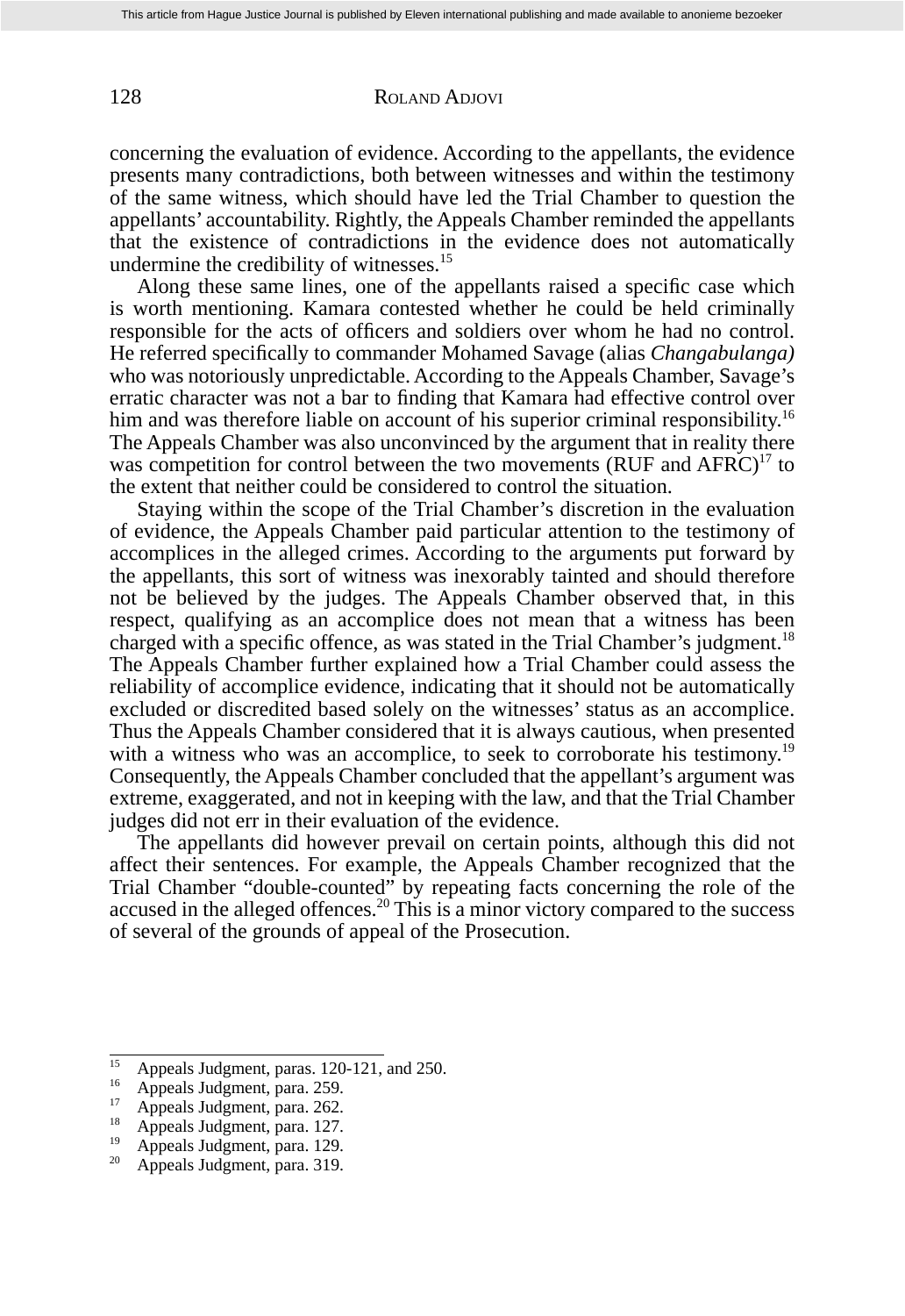# 2. THE SUCCESS OF TWO OF THE PROSECUTION'S GROUNDS OF

### APPEAL

The Prosecution entered nine grounds of appeal against the Trial Chamber's judgment. These related to the responsibility of the accused in certain localities, to the participation of the accused in a Joint Criminal Enterprise (JCE), to incriminating acts classified as slavery, and to the position adopted by Trial Chamber judges regarding the rule of duplicity and cumulative convictions.<sup>21</sup> The Prosecution enjoyed notable success with regards to two grounds of appeal: the precision of the indictment and forced marriage as an inhumane act under international law.

#### 2.1. THE PRECISION OF THE INDICTMENT

The Appeals Chamber referred to the applicable law concerning the precision of the indictment, principally based on the jurisprudence of the International Criminal Tribunal for the former Yugoslavia (ICTY), but also on the jurisprudence of the International Criminal Tribunal for Rwanda (ICTR). It noted that the continuity between the two tribunals produced increasingly coherent judicial unity in international criminal law. The Appeals Chamber also specified the conditions under which these types of questions can be brought before the Chamber.<sup>22</sup>

 The Prosecution raised three elements relating to the precision of the indictment. First, the Prosecution contested the locations which the Trial Chamber did not consider to be specified in the indictment. Next, the Prosecution asked the Appeals Chamber to reconsider the Trial Chamber's position regarding the JCE because of both a non-justified reconsideration and a legal error *vis-à-vis* the aim of the JCE. Finally, the Prosecution criticised the Trial Chamber's analysis of double incriminations for the same charge.

Relating to the non-specified locations in the indictment, the Prosecution affirmed that the Trial Chamber incorrectly reconsidered an interlocutary decision on its own initiative without giving the Prosecution the chance to present arguments. Regarding this last element the ground of appeal succeeded to the extent that the Appeals Chamber only supported the Trial Chamber where they witheld facts each time that the evidence was introduced in order to assess the general elements of alleged crimes, namely the existence of an armed conflict and the general or systematic character of the attacks against the civilian population.<sup>23</sup> Regarding the substance of the ground of appeal, the Appeals Chamber affirmed that it falls within the discretion of the Trial Chamber to reconsider a previous decision in specific conditions established by the jurisprudence.<sup>24</sup> However, when a Trial Chamber decides to reconsider a previous decision, it should inform all parties in order to hear their eventual arguments, especially the party that will be

 $\frac{21}{22}$  Appeals Judgment, para. 27.<br> $\frac{22}{22}$  Appeals Judgment, paras. 37

Appeals Judgment, paras. 37-45.

<sup>23</sup> Judgment, para. 38; Appeals Judgment, para. 49.

<sup>24</sup> Appeals Judgment, para. 63.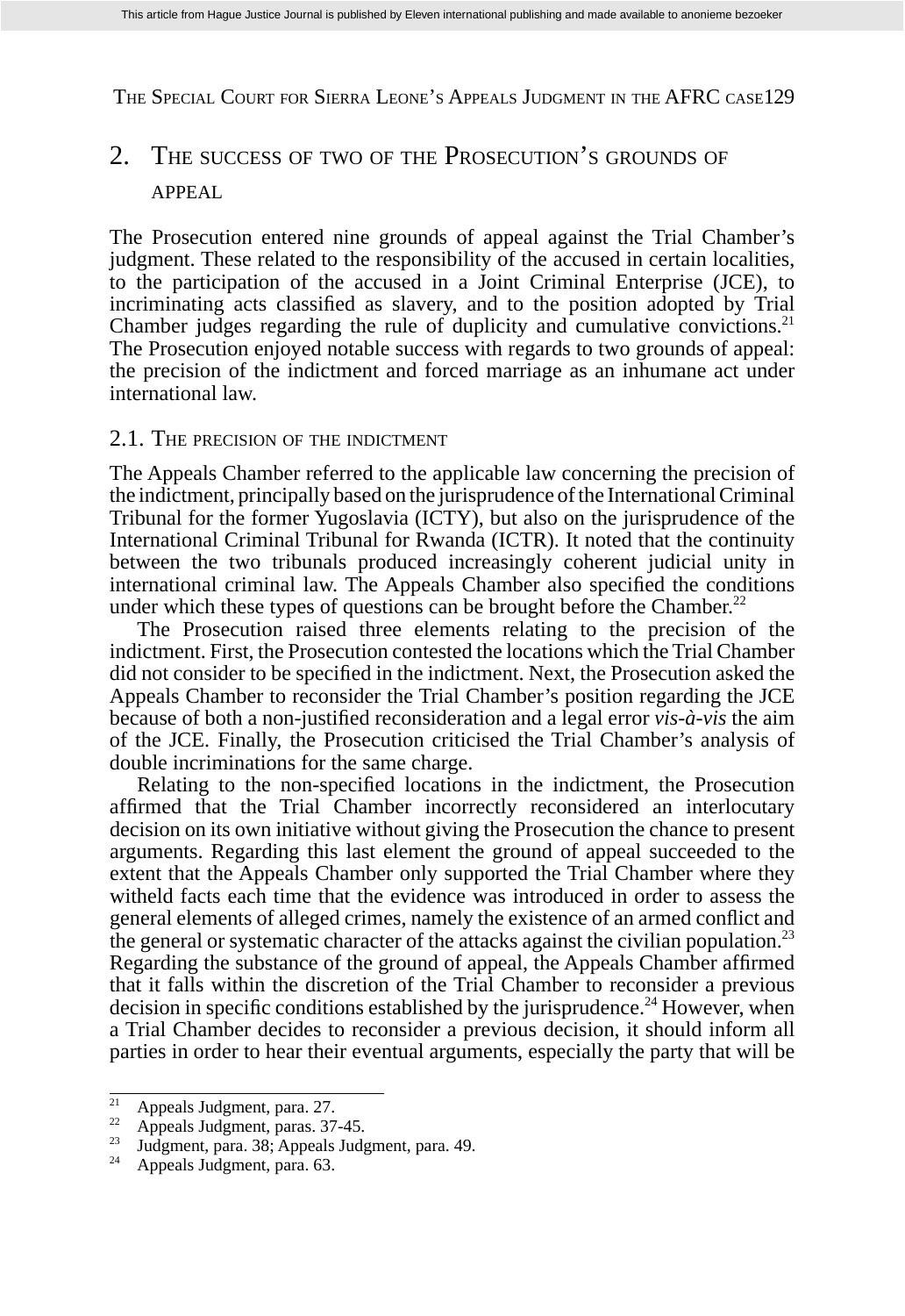disadvantaged by the reconsideration. According to the Appeals Chamber, the parties should have been given an opportunity to be heard on the matter pursuant to a general principle of law ("natural justice").<sup>25</sup> But the Appeals Chamber concluded that such a breach did not invalidate the decision because, in its opinion, the limited impact of the factual fi ndings related to the locations of the criminal events appeared to be justified.

 The other element of the Prosecution's challenge to the indictment was the joint criminal enterprise.<sup>26</sup> In the opinion of the Trial Chamber judges, the indictment was defective in its form because of the non-criminal character of the purpose of the alleged JCE ("to take any action necessary to gain and exercise political power and control over the territory of Sierra Leone and in particular the diamond  $\overline{\text{mining}}$  areas"<sup>27</sup>). It is also necessary to highlight here that it emerges from a change of opinion because during the pre-trial proceedings the question was raised and dropped by a Trial Chamber that was differently composed. Once again, using the jurisprudence of the two *ad hoc* Tribunals and the Rome Statute, the Appeals Chamber recalled the elements of a JCE that must be pleaded in an indictment, upholding the ground of appeal.<sup>28</sup> In the opinion of the Appeals Chamber, even if the objective of the JCE is not obviously criminal, the means chosen by the accused for the realisation of the JCE's objective can be criminal. Accordingly, the Appeals Chamber affirmed that the objective of a JCE can be interpreted in two ways: either the objective of the JCE itself falls within the competence of the Tribunal or the JCE must contemplate crimes within the Tribunal's competence as a means of achieving its objective.29 However, in the interest of justice, the Appeals Chamber found that there was no need to make further factual findings or to remit the case to the Trial Chamber.<sup>30</sup> It is conceivable that in this case, the limited mandate of the Special Court and the widely-supported completion strategy together could serve to obscure the collective expression of the interest of justice.

 Finally, regarding the Prosecution's ground of appeal pertaining to duplicity for the same charge (a familiar argument, particularly in common law), it must be borne in mind that the Trial Chamber considered that the Prosecution included both the crime of sexual slavery and the crime of other inhumane acts within the same charge, in violation of the obligation of precision. This appears to be a new practice in the jurisdiction of the international criminal tribunals. The Appeals Chamber initially endeavoured to limit the debate to the question of precision of the charges as included in the indictment, $31$  in order to conclude that,

 $rac{25}{26}$  Appeals Judgment, para. 64.

<sup>26</sup> It should be noted that the accused Kanu also entered a ground of appeal relating to a joint criminal enterprise. In his opinion, if the Trial Chamber concluded that his aim was unsound it should have rejected the indictment in its entirety since the allegation of participation in a JCE was central to the case against him. Appeals Judgment, para. 69.

<sup>&</sup>lt;sup>27</sup> Appeals Judgment, para. 15.<br>
<sup>28</sup> Appeals Judgment, paras. 75-79.

 $^{29}$  Appeals Judgment, para. 80.

 $30^{30}$  Appeals Judgment, para. 87.<br>Appeals Judgment, para. 101.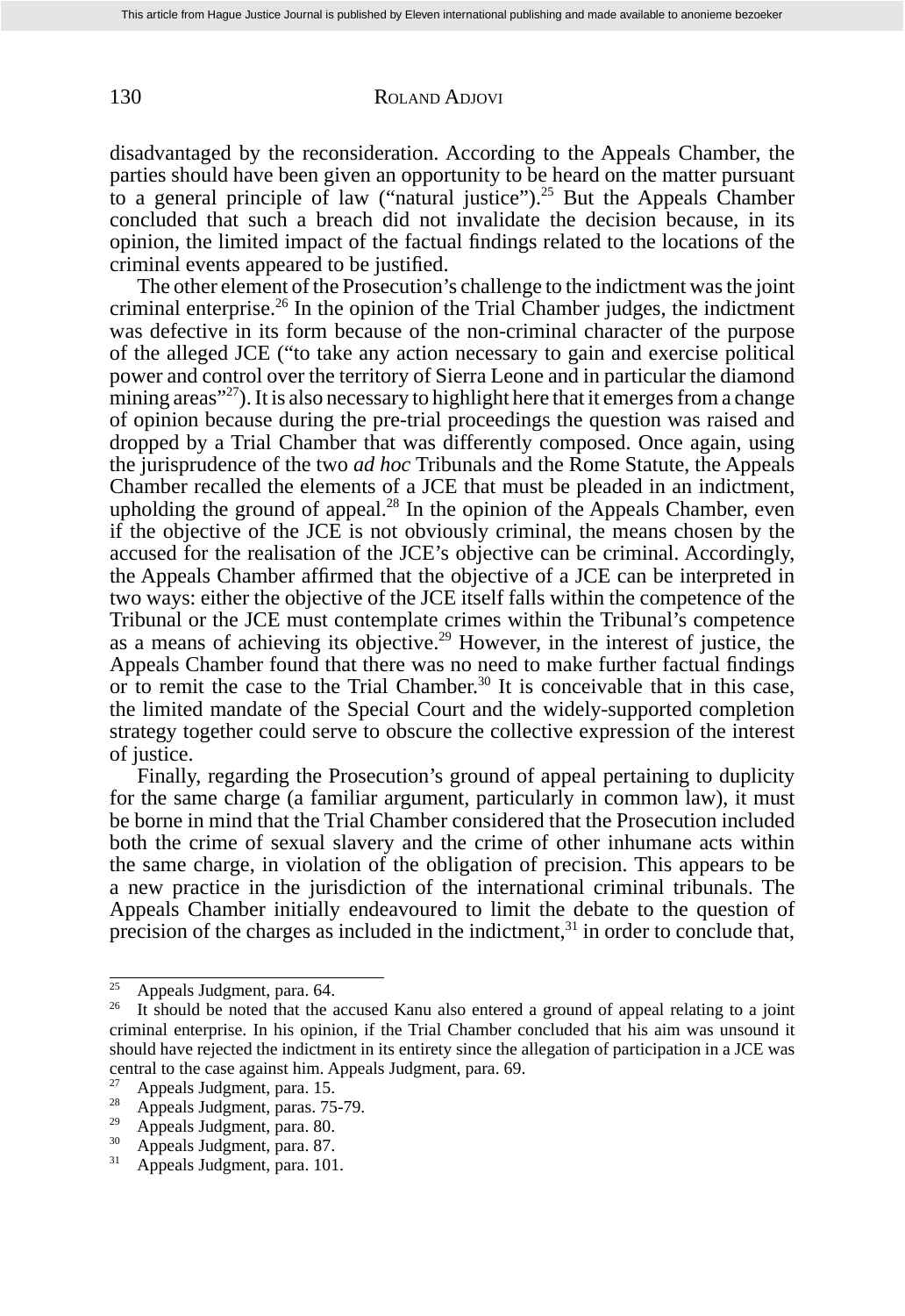contrary to the claims of the Prosecution, the rule against duplicity was present in the jurisprudence of the international criminal tribunals.<sup>32</sup> With this principle established, the Appeals Chamber concurred with the Trial Chamber that there was a defect in the indictment. However, the Appeals Chamber enumerated the multiple consequences of this opinion, $33$  concluding that the Trial Chamber erred in its complete rejection of the defective charge. In the Appeals Chamber's opinion, taking into account the evidence presented, the Trial Chamber judges should have retained the offence of sexual slavery within this count.<sup>34</sup> Again, the Appeals Chamber determined that no miscarriage of justice had taken place because the Trial Chamber relied upon the evidence of the defective charge in order to enter convictions for another count, namely outrages upon personal dignity.<sup>35</sup>

#### 2.2. FORCED MARRIAGE AS ONE OF THE OTHER INHUMANE ACTS

In the initial judgment, the Trial Chamber had dismissed the count of forced marriage as an 'other inhumane act'. It was the majority ruling that the evidence introduced by the Prosecution for this count was of a sexual nature and therefore should have been included with the count of sexual slavery.<sup>36</sup> In the opinion of the dissenting judge, the crime of forced marriage is serious enough to be included in the residual category of 'other inhumane acts'. In this author's opinion, the majority and the minority approached the issue from different angles; the majority did not contest the grave nature of the alleged acts because it considered that the acts constituted a crime against humanity,  $3<sup>7</sup>$  whereas the minority did not specify whether it perceived the position of the majority to be as just described. The minority went so far as to say that the position of the majority could be construed as a refusal to determine the gravity of forced marriage.38 In other

- 34 Appeals Judgment, para. 109.
- $\frac{35}{36}$  Appeals Judgment, para. 110.

38 Judgment, Partly Dissenting Opinion of Justice Doherty on Count 7 (Sexual Slavery) and Count 8 (Forced Marriages), para. 15: "The majority, in adopting this approach, has consequently declined

 $\frac{32}{32}$  Appeals Judgment, para. 103.

<sup>&</sup>lt;sup>33</sup> Appeals Judgment, para. 108: "[...] the Appeals Chamber considers that the remedies available to the Trial Chamber included:

<sup>(</sup>i) quashing the count;

<sup>(</sup>ii) ordering that the Indictment be amended;

<sup>(</sup>iii) directing the Prosecution to elect to proceed on the basis of one of the two offences in the duplicitous count;

<sup>(</sup>iv) upon a review of the entire case, determining which of the two offences charges in the count the Appellant had defended fully, having regard to the manner in which the defence case had been conducted; and

<sup>(</sup>v) refusing to consider evidence of one of the two charges so as to eliminate the duplicity of Count 7."

 $\frac{36}{37}$  Judgment, para. 711.

In addition to these developments in the judgment itself, one of the judges within the majority submitted a separate opinion wherein she further developed the position of the majority, which strengthens the above assertion. See Judgment, Separate Concurring Opinion of the Hon. Justice Julia Sebutinde Appended to Judgment Pursuant to Rule 88(C).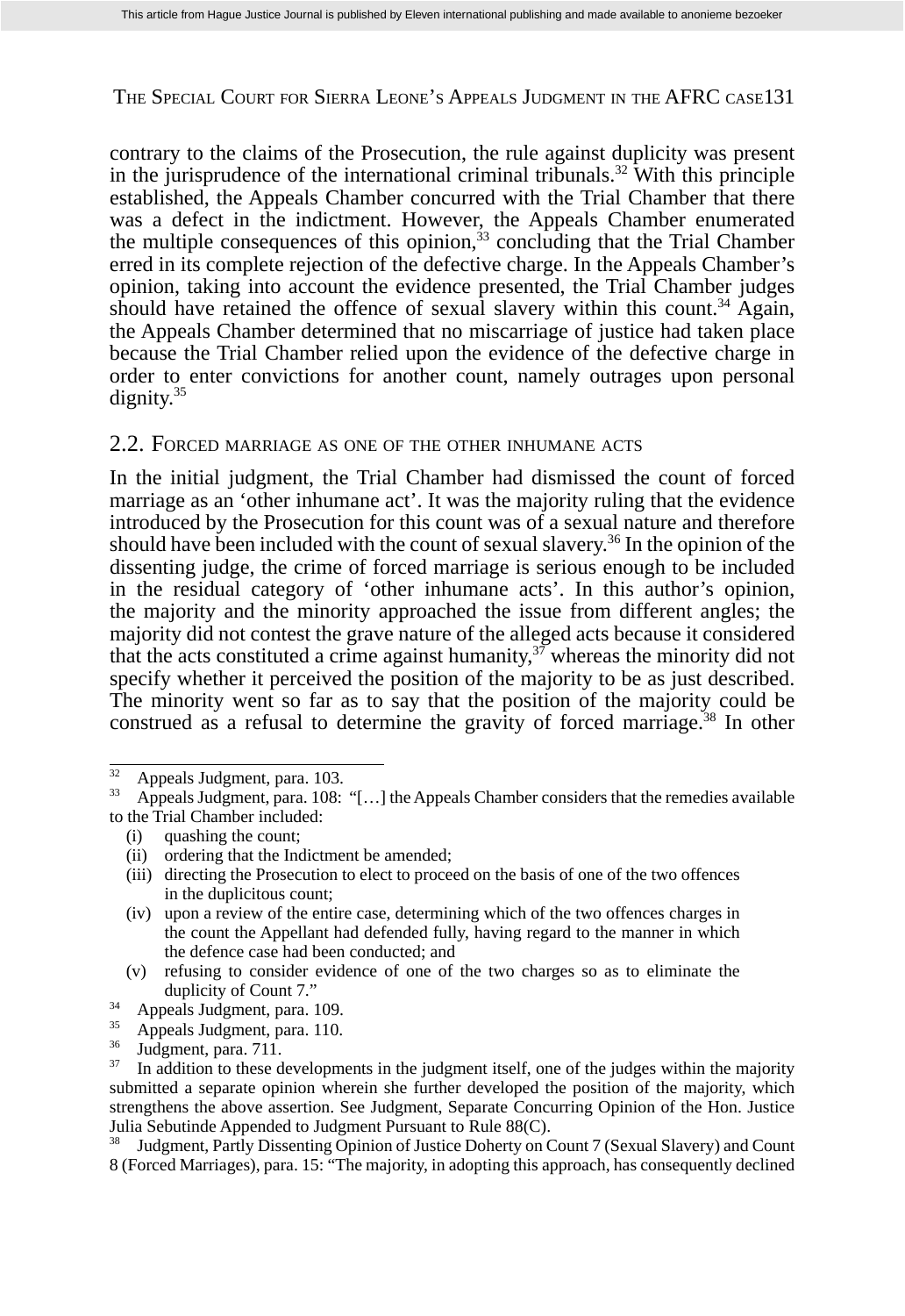words, the dissent addresses a question other than the substance of the decision of the majority, unless one presumes that the text of the judgment does not reflect the totality of the majority opinion. Yet the Trial Chamber's conclusion on this issue results from a legal analysis that does not seem to originate only from a singular majority position. Indeed, the Trial Chamber, in its description of the applicable law, specified that the residual category of 'other inhumane acts' would not include crimes of a sexual nature since there was already a specific category within which sexual crimes were fully integrated.<sup>39</sup> In her dissenting opinion, Judge Doherty stressed the importance of the evidence presented to the Trial Chamber in order to illustrate that there is more to forced marriage than sexual acts. In her opinion:

[t]he crucial element of 'forced marriage' is the imposition, by threat or physical force arising from the perpetrator's words or other conduct, of a forced conjugal association by the perpetrator over the victim.  $[...]$  I am satisfied on the evidence that the conduct considered as 'forced marriage' results in serious harm to the mental and physical health of the victim.40

Although these two approaches do not always coincide, it is actually easy to agree with both of them. However, the Prosecution did not share this opinion.

 According to the Appeals Chamber, the Prosecution misled the judges by including the charge of forced marriage as an inhumane act in a general category related to sexual violence and moreover the Prosecution repeated this categorisation in its written submissions during the appeals proceedings. Nevertheless, the Appeals Chamber chose to address this issue because of its importance to the development of international criminal law.<sup>41</sup> A noble ambition, certainly, but it is still surprising to see it so clearly expressed in a judicial decision adjudicating a particular case, since it is quasi-legislative in nature. The Appeals Chamber proceeds to review the jurisprudence of international criminal tribunals relating to the residual category of 'other inhumane acts', concluding that the Trial Chamber's interpretation, which excluded all crimes of a sexual nature, was erroneous because it was excessively restrictive.<sup>42</sup> This strong and firm conclusion, generates a two-fold question. First, Article  $2(g)$  of the Statute of the Special Court relating to sexual violence incorporates a "residual subcategory<sup> $\dot{y}$ ,<sup>43</sup> meaning that the Trial Chamber could not limit the law to the extent</sup>

to determine whether 'forced marriage' is of sufficient gravity to meet the requirements of an 'other inhumane act' as per Article 2(i) of the Statute."

Judgment, para. 697 : "The offence of 'other inhumane acts' pursuant to Article 2(i) of the Statute is a residual clause which covers a broad range of underlying acts not explicitly enumerated in Article 2(a) through (h) of the Statute. In light of the exhaustive category of sexual crimes particularised in Article 2(g) of the Statute, the offence of 'other inhumane acts', even though residual, must logically be restrictively interpreted as applying only to acts of a non-sexual nature amounting to an affront to human dignity. Listing the underlying acts exhaustively would only create undesirable opportunities to evade the letter of the prohibition."

Judgment, Partly Dissenting Opinion of Justice Doherty on Count 7 (Sexual Slavery) and Count 8 (Forced Marriages), paras. 53 and 57.

Appeals Judgment, para. 181: "[...] the Appeals Chamber will consider the submissions made as an issue of general importance that may enrich the jurisprudence of international criminal law." 42 Appeals Judgment, para. 185.

<sup>43</sup> Article 2(g): "Rape, sexual slavery, enforced prostitution, forced pregnancy and **any other**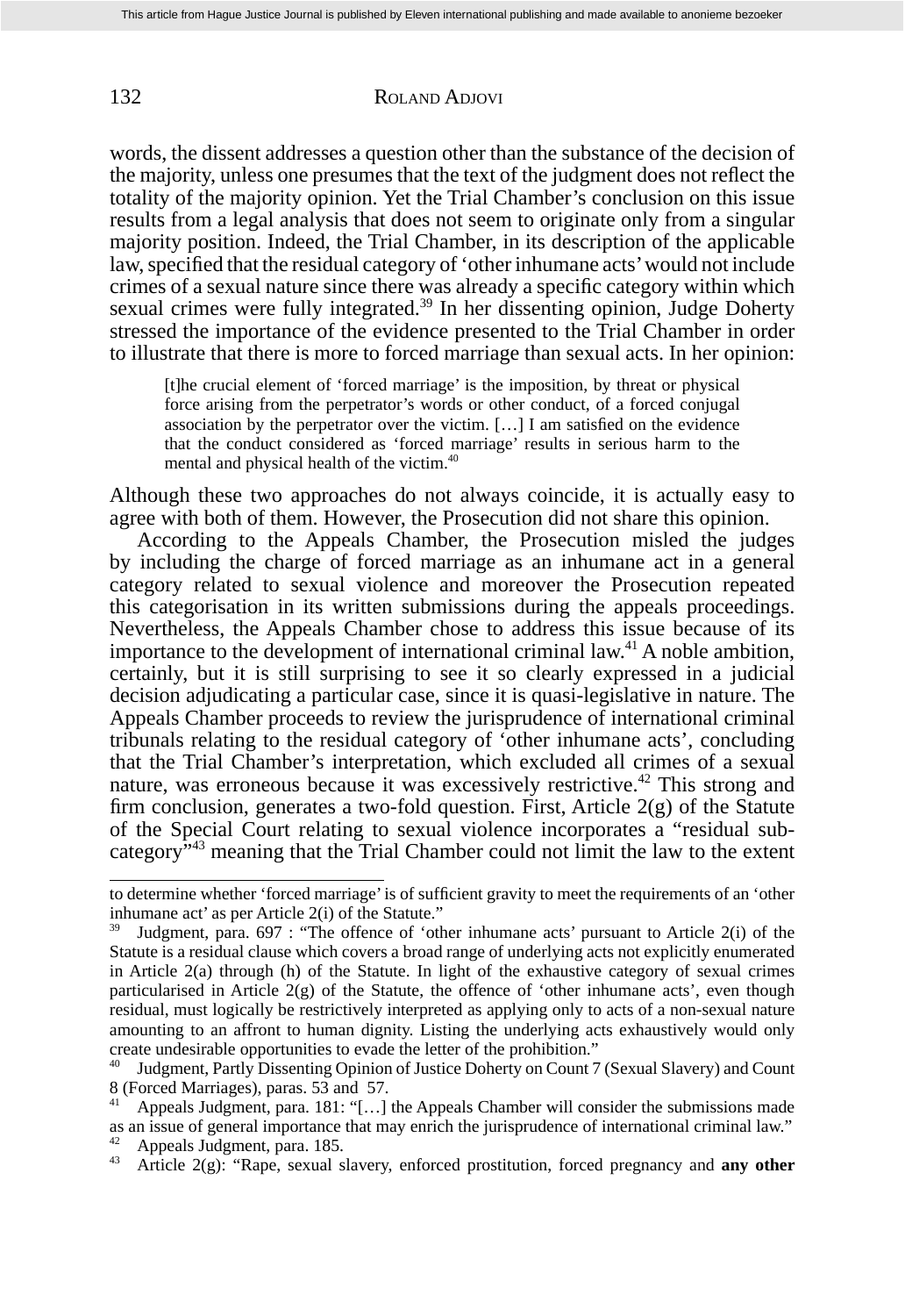that potential crimes would be excluded from prosecution in the future. Criticism made by the Appeals Chamber regarding this consideration is unjustified. Next, the Appeals Chamber, when referring to existing jurisprudence on the issue of a principal residual category, only referred to Trial Chamber judgments in cases where crimes of a sexual nature were concerned.44 Yet the Trial Chamber judgment was not bound by any of those precedents. In addition, and here the criticism of the Appeals Chamber again seems to be unjustified, the precedent is based on statutes that do not comprise the residual sub-category of Article  $2(g)$ as contained in the Statute of the SCSL.<sup>45</sup> In other words, the assertion of the Appeals Chamber is not persuasive, because of the existence of a residual subcategory in Article  $2(g)$  of the Statute of the SCSL. The actual critique of the Trial Chamber should have pointed out that the judges did not limit their analysis of the principal residual category to their judicial confines established by a Statute whose formulation differs considerably from other instruments of international criminal law (which do not include two residual categories for crimes against humanity).<sup>46</sup> The reasoning of the dissenting judge provides the only way out; if forced marriage is not exclusively an act of a sexual nature, it must be included in the principal residual category. Fortunately, the Appeals Chamber tackled this issue, developing its opinion<sup>47</sup> based on the definition proposed by Judge Doherty.<sup>48</sup> This major ground of appeal contesting the original judgment did not affect the situation of the accused, since the Appeals Chamber considered that the crimes in question had already been taken into account by the Trial Chamber.<sup>49</sup>

 Nevertheless, the Prosecution was not entirely successful with its grounds of appeal. In certain cases, the Appeals Chamber systematically dismissed the Prosecution's grounds of appeal, reasoning that their consideration would have no effect in this particular case. For instance, the Appeals Chamber rejected the

**form of sexual violence**" (I emphasise the residual sub-category which should be distinguished from the principle residual category in Article 2(i) "[o]ther inhumane acts.")

Appeals Judgment, para. 184, footnotes, page 277 ("sexual and physical violence perpetrated upon dead human bodies"), 279 ("forced undressing of women and marching them in public"), 280 ("forcing women to perform exercises naked"), and 281 ("[...], sexual violence [...]").

Neither the ICTY Statute (Article 5, relating to crimes against humanity), or the Statute of the ICTR (Article 3, relating to crimes against humanity) include a sub-category "any other form of sexual violence". The two statutes include the crime of rape without any further specification. In these situations, the judges did not have an alternative to the principal residual category, which is contained in both their statutes and that of the SCSL.

It should be noted that the Rome Statute of the International Criminal Court also includes two residual categories in its Article 7, which relates to crimes against humanity. "[…] (g) Rape, sexual slavery, enforced prostitution, forced pregnancy, enforced sterilization, or **any other form of sexual violence of comparable gravity**; […] (k) **Other inhumane acts** of a similar character intentionally causing great suffering, or serious injury to body or to mental or physical health."

<sup>&</sup>lt;sup>47</sup> Appeals Judgment, para. 192: "[...] other evidence in the trial record shows that the perpetrators intended to impose a forced conjugal association rather than exercise mere ownership over civilian women and girls. In particular, the Appeals Chamber notes the evidence and report of the Prosecution expert Mrs. Zainab Bangura which demonstrates the physical and psychological suffering to which victims of forced marriage were subjected during the civil war in Sierra Leone."

<sup>&</sup>lt;sup>48</sup> Appeals Judgment, paras. 193, 195-196.<br><sup>49</sup> Appeals Judgment, para. 202.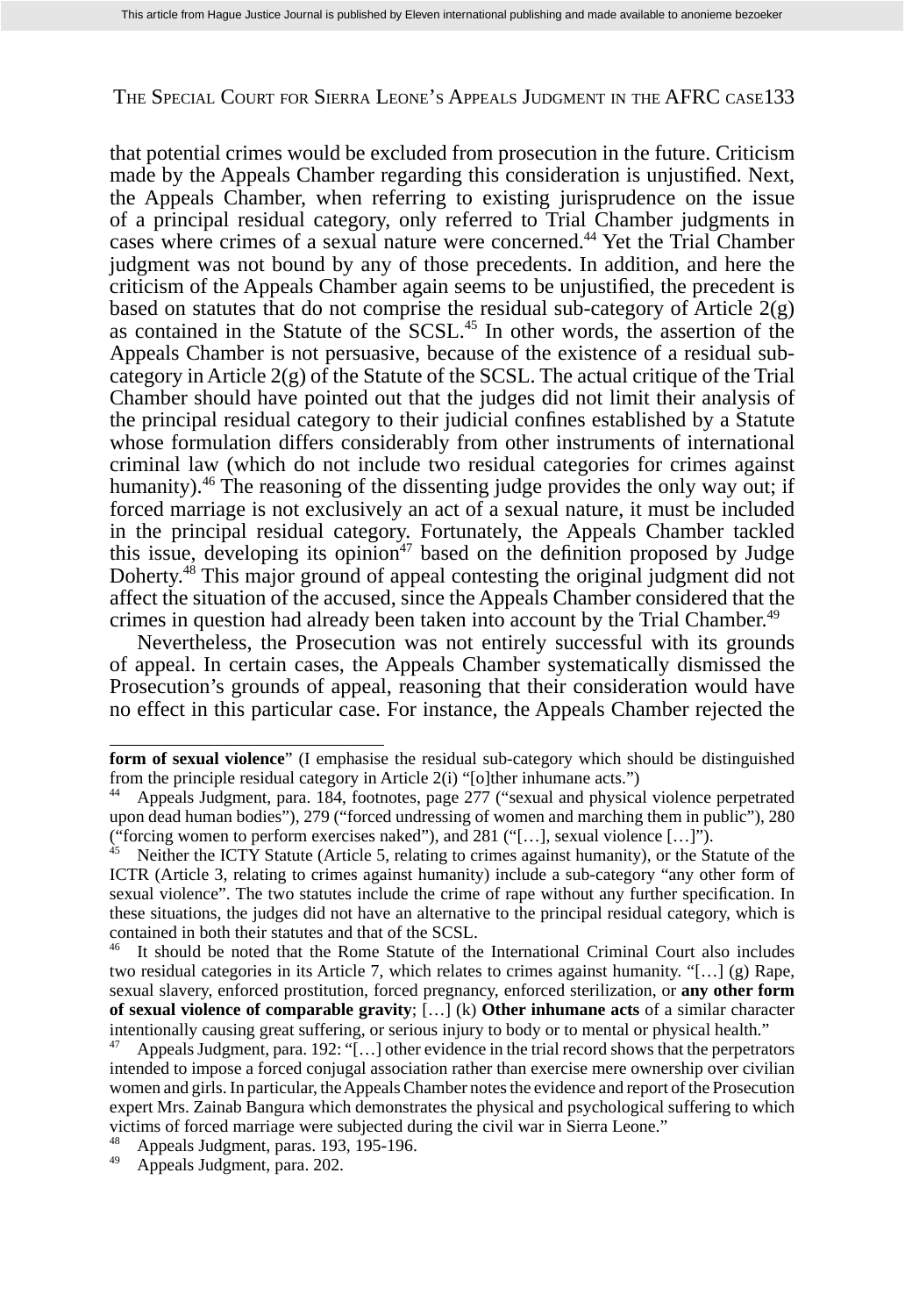Prosecution's critique of the absence of cumulative responsibility for both the acts committed by the accused and the acts commited by their subordinates<sup>50</sup> and the Prosecution's argument to acknowledge that the events supporting the allegation of slaverly also constituted crimes of terrorism and collective punishment.<sup>51</sup>

#### 3. CONCLUSION

In light of these major developments regarding the Prosecution's grounds of appeal, it is necessary to conclude by highlighting that the Appeals Chamber discussed both the discretion of judges and the discretion of the Prosecutor in its judgment.

 Regarding the discretion of the judges, the Prosecution challenged the fact that the Trial Chamber did not consider the cumulative responsibility of the accused for both their actions and the actions of their subordinates. The Trial Chamber judges in effect affirmed that these two forms of responsibility are mutually exclusive within the same event,<sup>52</sup> which was not the opinion of the Appeals Chamber. The Appeals Chamber asserted that, if the conditions are filled for each form of responsibility, the Trial Chamber must take into account the compound responsibility when considering sentences for the accused.<sup>53</sup> The respective sentences could be combined, but being found guilty of both forms of responsibility could also serve as an aggravating circumstance when determining the sentence. Moreover, the refusal of the Appeals Chamber to modify the sentences in this case seems to support the latter conclusion of rejecting cumulative convictions.

 It was one of the accused who raised the question of the Prosecution's discretion in the implementation of the prosecution, contesting the fact he was one of the "persons who bear[s] the greatest responsibility for serious violations" committed in Sierra Leone,<sup>54</sup> meaning that the Prosecution would have erred in the exercise of its discretion.<sup>55</sup> The Appeals Chamber seems to consider that

<sup>50</sup> Appeals Judgment, para. 169: "[…] the Appeals Chamber is of the opinion, taking all the circumstances into consideration, particularly having regard to the length of the sentences imposed, that it becomes an academic exercise and also pointless to adjudicate further on minute details  $\left[\ldots\right]'$ 

<sup>51</sup> Appeals Judgment, para. 172: "The Appeals Chamber is of the opinion that the Prosecution's attempt to search for further acts of terrorism by adding the three enslavement crimes to this list is an unnecessary exercise since the Appellants have already been convicted of acts of terrorism and an adequate sentence has been imposed."<br> $52 \text{ஈ} \times 200 \cdot \text{``Artele } 6(1)$ 

Judgment, para. 800: "Article 6(1) and 6(3) of the Statute denote different categories of individual criminal responsibility. Where both Article 6(1) and Article 6(3) responsibility are alleged under the same count, and where the legal requirements pertaining to both of these heads of responsibility are met, it would constitute a legal error invalidating a judgment to enter a concurrent conviction under both provisions. Where a Trial Chamber enters a conviction on the basis of Article 6(1) only, an accused's superior position may be considered as an aggravating factor in sentencing."

<sup>&</sup>lt;sup>53</sup> Appeals Judgment, para. 215.<br><sup>54</sup> This criterion is contained in Article 1 of the SCSL Statute: "The Special Court shall [...] have the power to prosecute persons who bear the greatest responsibility for serious violations…"

<sup>55</sup> This argument has also been raised before two *ad hoc* tribunals, with regards to the transfer of indictments to national jurisdictions. See Rule 11b*is* of the Rules of Procedure and Evidence of